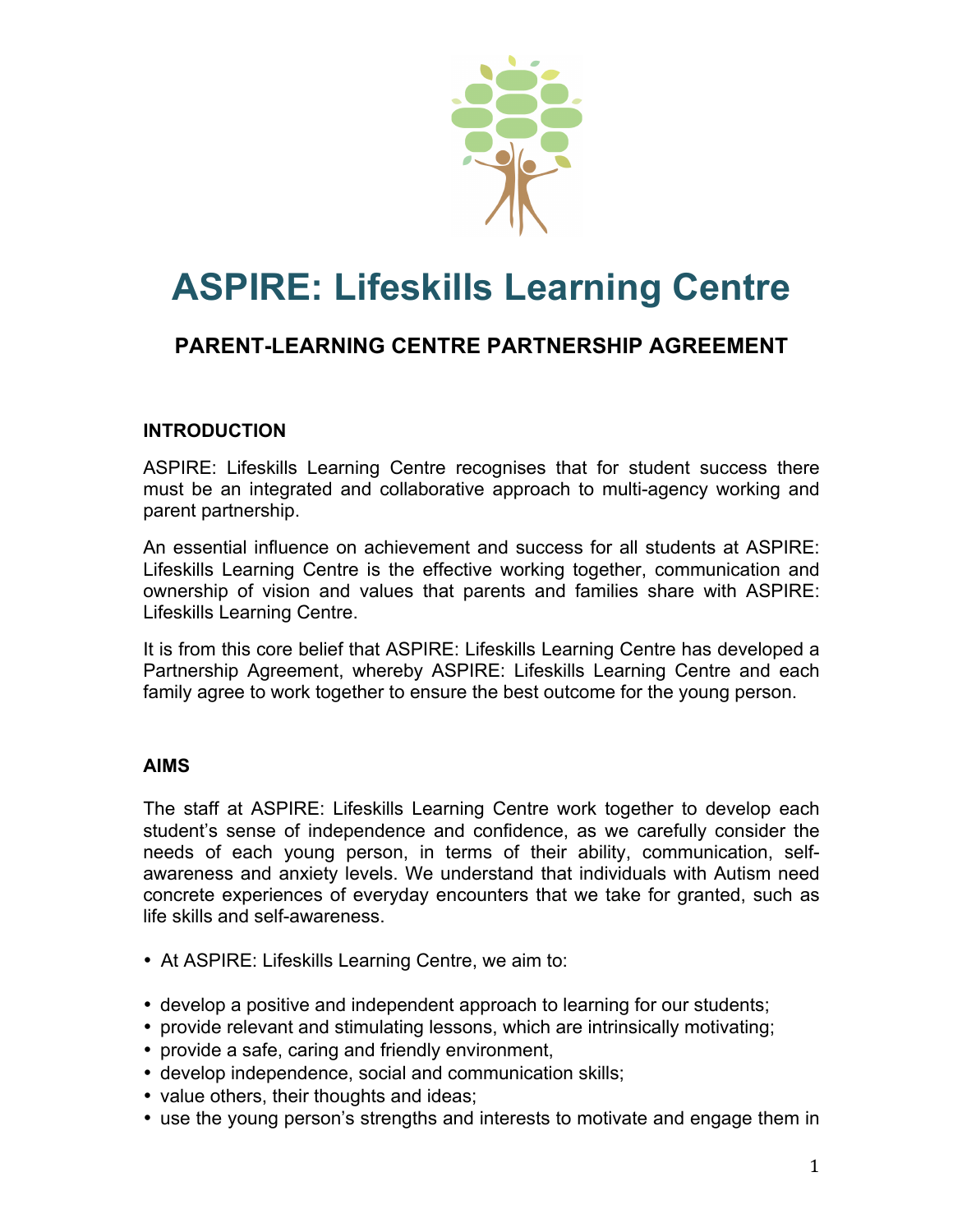learning new experiences;

- enable the students to take responsibility for, and address their behaviours.
- use early intervention, whenever possible.

#### **VISION**

ASPIRE: Lifeskills Learning Centre envisages a bright future for our students – functioning as successful, purposeful and happy members of society.

#### **MISSION**

The purpose of ASPIRE: Lifeskills Learning Centre is to ensure every child has access to a broad, balanced and purposeful curriculum that addresses their academic, therapeutic, social, emotional and personal development.

It is our aim "to provide students with a foundation of knowledge and skills that will prepare them for their future adult life and develop their potential".

We aim to do this through:

- Comprehensive individual programmes
- Integrated approach to education
- Strong partnerships with families and professionals
- Developing life long skills
- Providing a safe environment where individual needs are recognised and addre ssed

#### **VALUES**

Our philosophy is at the heart of what we believe in and drives our vision. This is underpinned by strong shared values:

- That every student is valued for their strengths, skills and uniqueness
- That every individual has the right and the potential to achieve success
- That partnership and integrated working ensures positive outcomes
- That every contribution, at any level is important to ensure the success of our learners; and the success of ASPIRE:Lifeskills Learning Centre
- That hard work, respect, cooperation and commitment are key attributes of our Lifeskills Learning Centre
- That staff development of skills, knowledge and training are key to ensure consistent high standards and innovative practice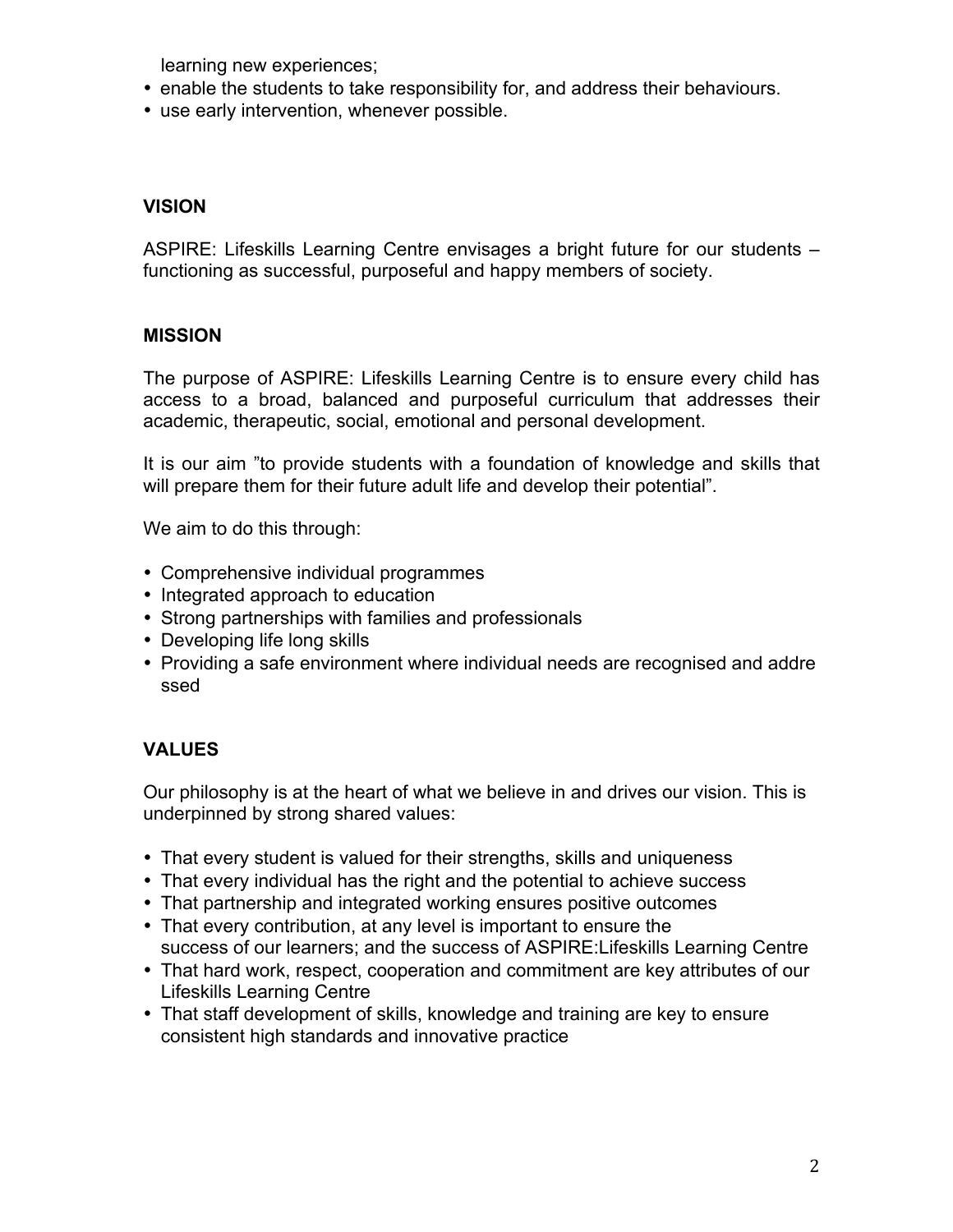#### **ASPIRE: Lifeskills Learning Centre agrees to:**

- Ensure that each young person's physical, social and emotional wellbeing are of paramount importance to us.
- Ensure a duty of care at all times.
- Foster feelings of confidence, security, self worth and belonging.
- Deliver a broad and balanced curriculum carefully planned to meet each young person's needs.
- Actively welcome parents and families into the school and ensure that staff are available, by mutual arrangement, to discuss any concerns you might have about a young person's general welfare or progress.
- Keep parents and families informed via school diaries, newsletters, letters and
- ASPIRE: Lifeskills Learning Centre's website.
- Ensure that staff are kept up to date on all important educational developments and initiatives which may affect a young person.
- Value parental involvement at all times.
- Provide an annual written report at the annual review meeting to report on each young person's progress at school.

## **Parents and Families Agreement**

#### **I/We agree to:**

- Ensure that my child attends school regularly, and that any absence is properly reported by notifying ASPIRE: Lifeskills Learning Centre.
- Ensure that my child is dressed in appropriate clothing.
- Inform the school of anything that has happened at home (however minor) that may impact on my child's day at ASPIRE: Lifeskills Learning Centre.
- Attend the annual review meeting and any other meetings arranged to assess my child's progress at school.
- Inform staff if I / we are unable to attend meetings so that there is sufficient time for rescheduling.
- Read and sign Learning Centre diaries daily and respond to written information sent by ASPIRE: Lifeskills Learning Centre
- Support my child at home with programmes, interventions and, if necessary, homework.
- Support school policies and procedures.

## **Student Agreement**

#### **I agree to:**

- Do my best at school.
- Follow the school rules.
- Try to remember to be polite and thoughtful towards others.
- Try to enjoy school and help others to do the same.